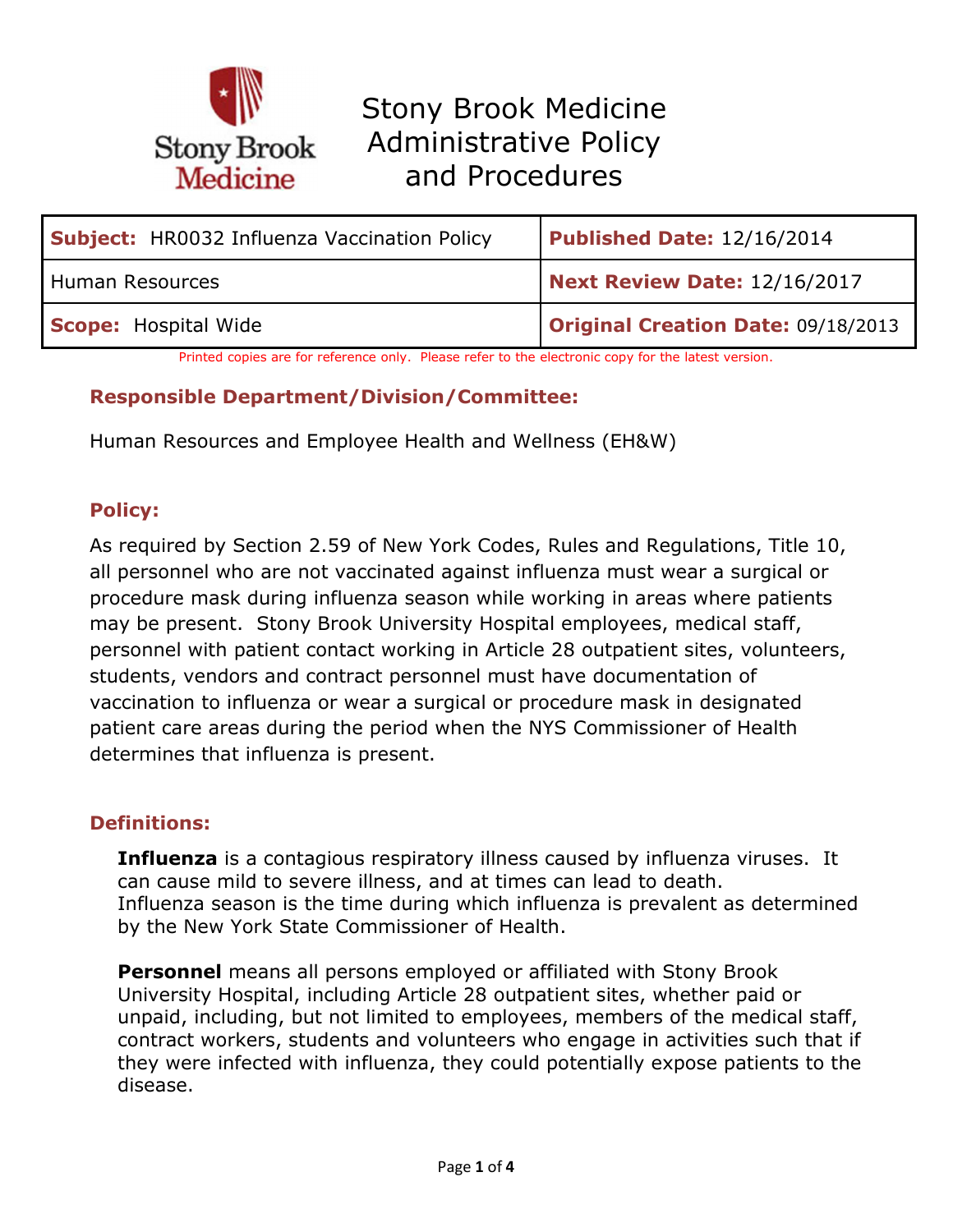**Patient care areas** include all inpatient and Article 28 outpatient waiting areas and evaluation, diagnostic, and treatment areas.

### **Procedures:**

### **A. Annual Influenza Vaccination**

- 1. All hospital employees, medical staff, personnel with patient contact working in Article 28 outpatient sites, volunteers and SB HSC students are offered the influenza vaccine without charge on an annual basis. Should personnel choose not to receive the vaccine for any reason, they must follow the protocol for unvaccinated personnel (see section B). Hospital employees, medical staff and personnel working in Article 28 outpatient sites including Research Foundation employees must have "Hospital Access" printed on their identification badge. Volunteers must present their volunteer identification badge.
- 2. Personnel without "Hospital Access" printed on their identification badge and Health Science Center personnel and students who must comply with the New York State regulation can receive the influenza vaccine through the Point Of Distribution located in the Galleria on dates specified annually.
- 3. Any personnel vaccinated elsewhere must provide proof of influenza vaccination to EH&W prior December 1 or the start of the influenza season as determined by the Commissioner of Health, whichever occurs first. Vaccination documentation must include:
	- a. Date of vaccination
	- b. Name of individual who ordered or administered the vaccine
	- c. Business address of individual who ordered or administered the vaccine
- 4. After the vaccine is administered or after proof of vaccination is provided, a designated symbol will be provided to be affixed to the front of the SBU identification badge to indicate that wearing of a mask to prevent influenza transmission is not required.
- 5. Individuals who request medical exemption due to medical contraindications to the influenza vaccine must follow protocol for unvaccinated personnel (see Section B).
	- a. Medical contraindications include:
		- i. allergy to influenza vaccine component or
		- ii. adverse reaction to influenza vaccine (e.g. Guillain-Barre)
- 6. Individuals who request religious exemption must follow protocol for unvaccinated personnel (see section B).

## **B. Unvaccinated Personnel**

1. All personnel not vaccinated against influenza for the current influenza season must wear a surgical or procedure mask while in areas where patients may be present during the periods that the Commissioner of Health determines that the influenza season is underway.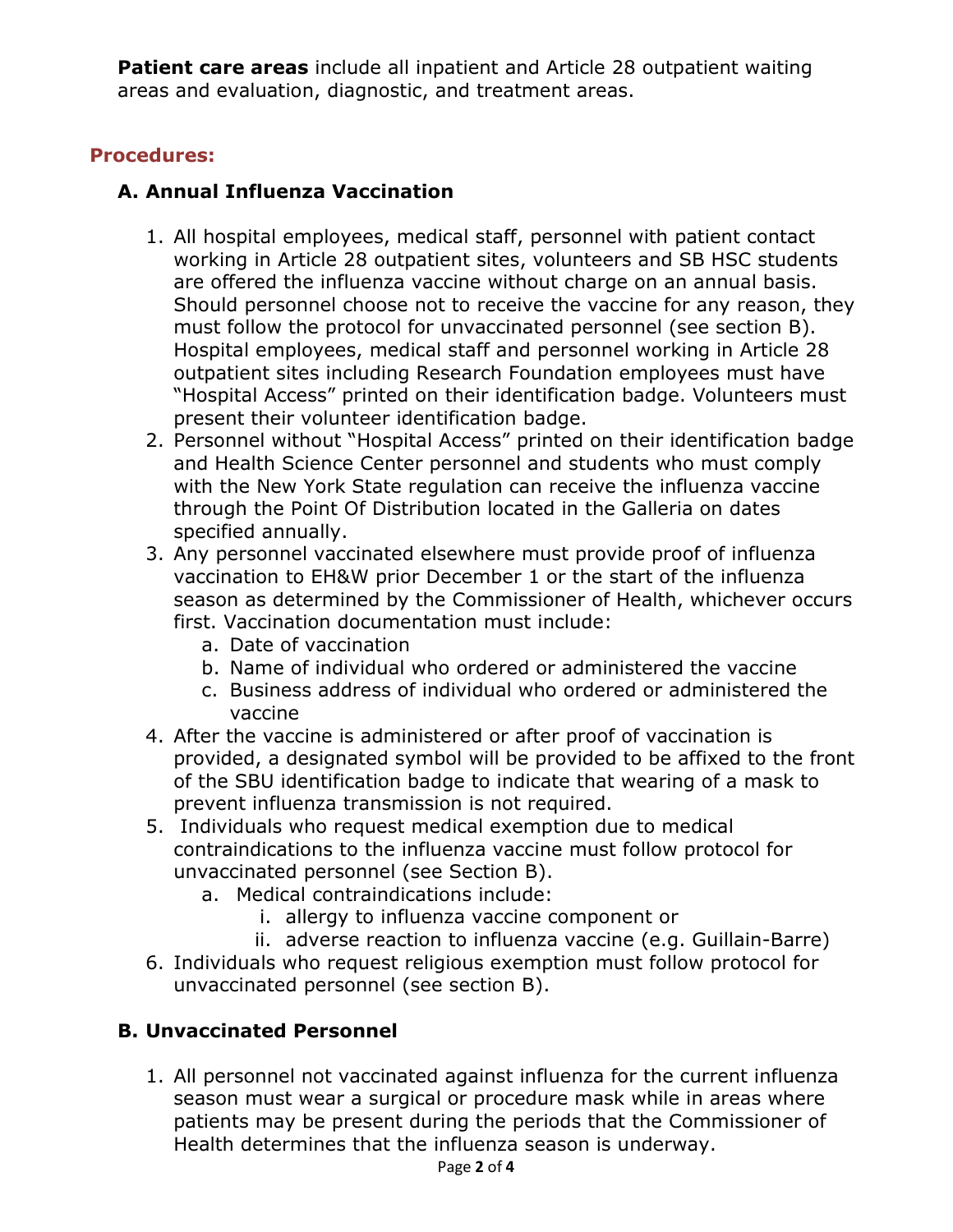- 2. Areas where masks must be worn wherever and whenever unvaccinated personnel might expose patient to influenza include but are not limited to:
	- a. Inpatient areas: patient rooms, treatment areas, nurses' stations, hallways and elevators
	- b. Outpatient areas: lobbies, examination rooms and offices where patients might be present
- 3. Surgical or procedure masks are provided free of charge. The masks may also be labeled as laser, isolation, dental, or medical procedure masks and may be secured by ties or ear loops. Face shields and N95 respirators are not required to meet the requirements of the New York State regulation.
- 4. All masks should be changed when leaving the patient care room or completing care of a patient on isolation precautions. Masks also should be changed whenever it is soiled or might have become soiled. Standard and transmission-based precautions apply as usual.

# **C. Compliance**

- 1. Unit/Department leadership has the responsibility to ensure compliance with this policy.
- 2. Violation of this policy by an employee may result in disciplinary action, consistent with the provision of the application collective bargaining agreement, if any, up to and including termination of employment.
- 3. Violation of this policy by a student, volunteer or vendor may result in removal from campus.

## **D. Exemptions**

- 1. The removal of the mask is permitted when healthcare workers are:
	- a. Accompanying patients in the community.
	- b. Providing speech therapy services.
	- c. Communicating with persons who lip read.

**Forms:** (Ctrl-Click form name to view)

Influenza Vaccine Consent Form (DAS CI2C098)

**Policy Cross Reference:** (Ctrl-Click policy name to view)

[HR0008 Employees, Volunteers, and Medical Staff Physical Examinations and](https://policymanager.uhmc.sunysb.edu/docview/?docid=5648)  [Annual Health Evaluations](https://policymanager.uhmc.sunysb.edu/docview/?docid=5648) 

### **Relevant Standards/Codes/Rules/Regulations/Statutes:**

New York State Codes, Rules and Regulation, Title 10, Section 2.59, "Regulation for Prevention of Influenza Transmission by Healthcare and Residential Facility and Agency Personnel"